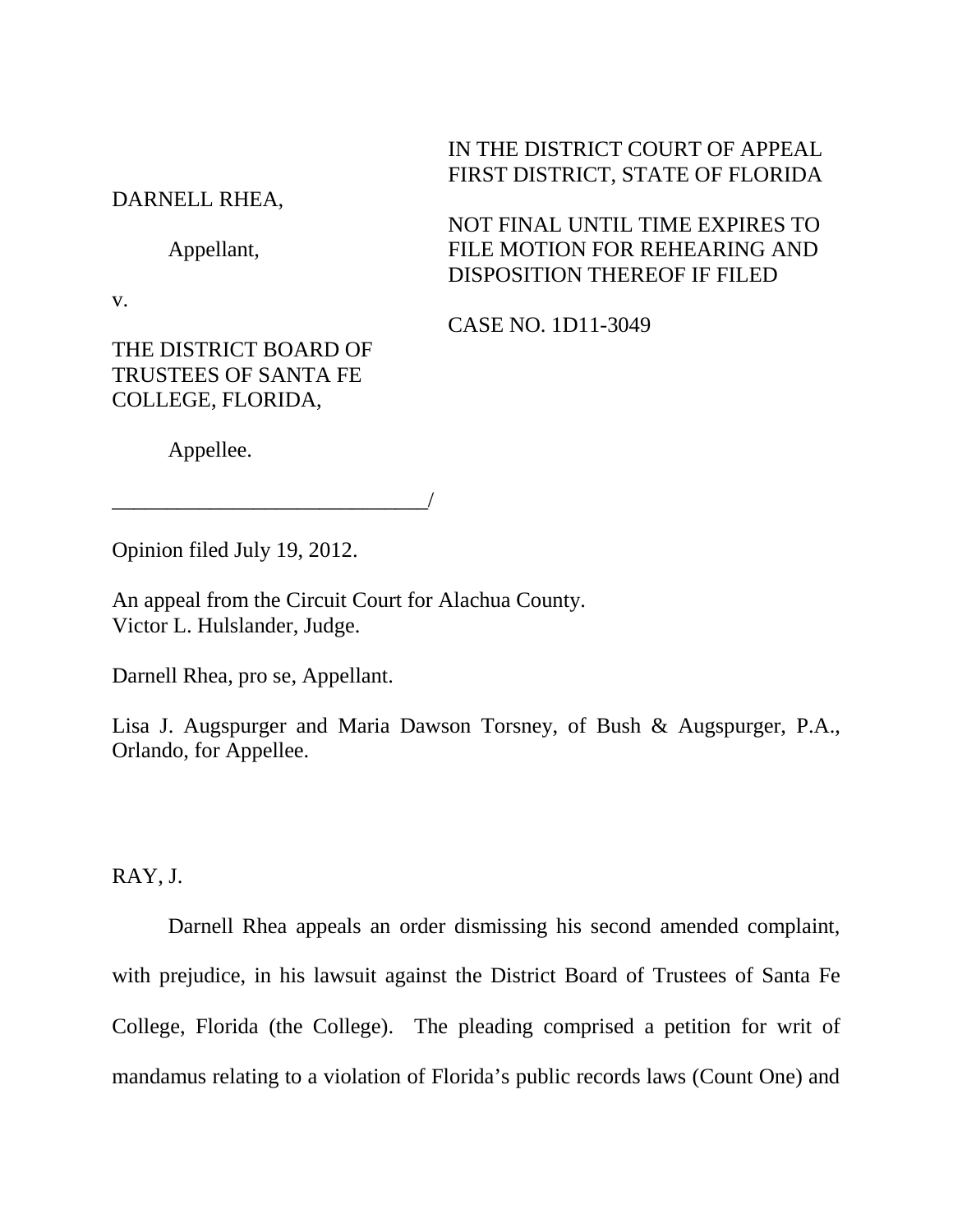a petition for declaratory judgment relating to a violation of a college rule (Count Two). In dismissing Count One, the trial court premised its ruling on a finding that a student's e-mail to the College complaining about an instructor's performance in the classroom is an education record in its unredacted form, *i.e.*, with the name of the student author revealed, and thus is protected from disclosure by Florida and federal law. We conclude that the applicable statutes and related case law demonstrate the unredacted e-mail is not an education record, because it is not directly related to a student. Instead, it is directly related to an instructor and only tangentially related to a student. Therefore, we reverse that part of the order dismissing Count One and remand for further proceedings. We affirm the trial court's determination that Rhea failed to state a cause of action for declaratory relief in Count Two, as there is no justiciable issue regarding the existence of any right Rhea may have had under the college rule in dispute.

#### I. Pleadings and Procedural History

The second amended complaint alleged two claims. Count One, titled "Petition for Writ of Mandamus Violation of the Public Records Act," alleged that from August to December 2009, Rhea was an adjunct associate professor under the supervision of Appellee's Chairman of the Academic Foundations Department (the Chair) at Santa Fe College, a state college created and operated under chapter 1001, Florida Statutes. Adjunct instructors are given contracts on a semester-by-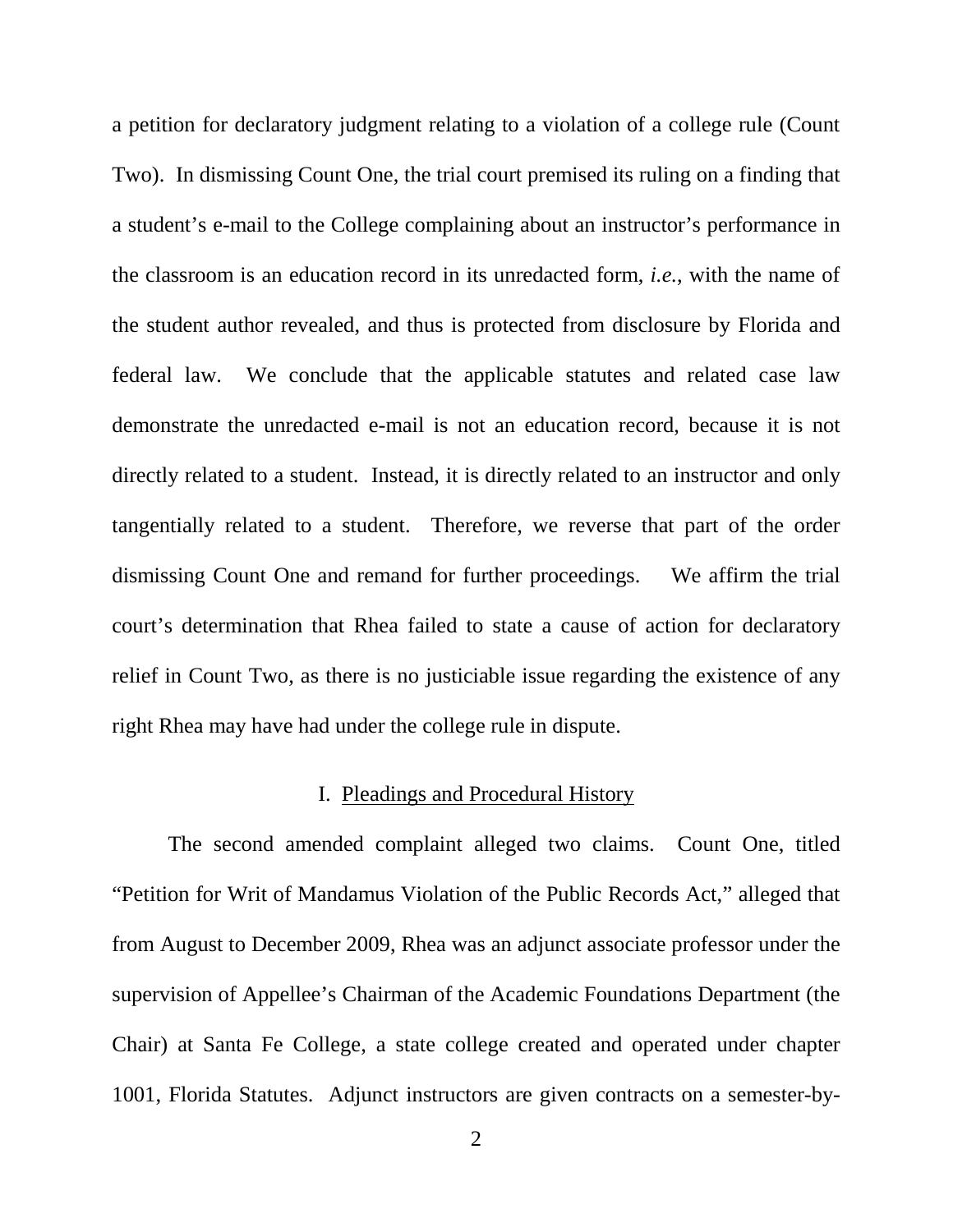semester basis, depending on the College's needs. On September 28, 2009, Rhea asked the Chair for a complete copy of a certain e-mail received in the normal course of the Chair's employment with the College. Rhea had received only a copy of the e-mail with the name of the student author redacted. The Chair refused to comply with Rhea's repeated requests to disclose the author's name, on the ground that the student's identity is protected from disclosure under the Family Educational Rights & Privacy Act (FERPA), 20 U.S.C. § 1232g (2009). The student gave no written consent to disclosure of his or her name. Count One alleged the e-mail, including the student's name, is a public record, and by refusing to disclose the complete public record to Rhea, the College violated the law.

The e-mail in question complains of Rhea's classroom behavior, his humiliating remarks to students, and his unorthodox teaching methodologies. He denied all of the negative e-mail allegations. Rhea alleged, however, that he was effectively prevented from defending himself by demonstrating that the unnamed student was not in a position to comment fairly and accurately on Rhea's teaching methods and classroom conduct. Rhea asserted that neither the Florida Statutes nor FERPA protects from disclosure the name of a student who writes an e-mail, like the one in question, containing information that does not directly relate to a student. He argued that pursuant to FERPA, a student's complaint about the teaching methods and classroom behavior of a public, postsecondary school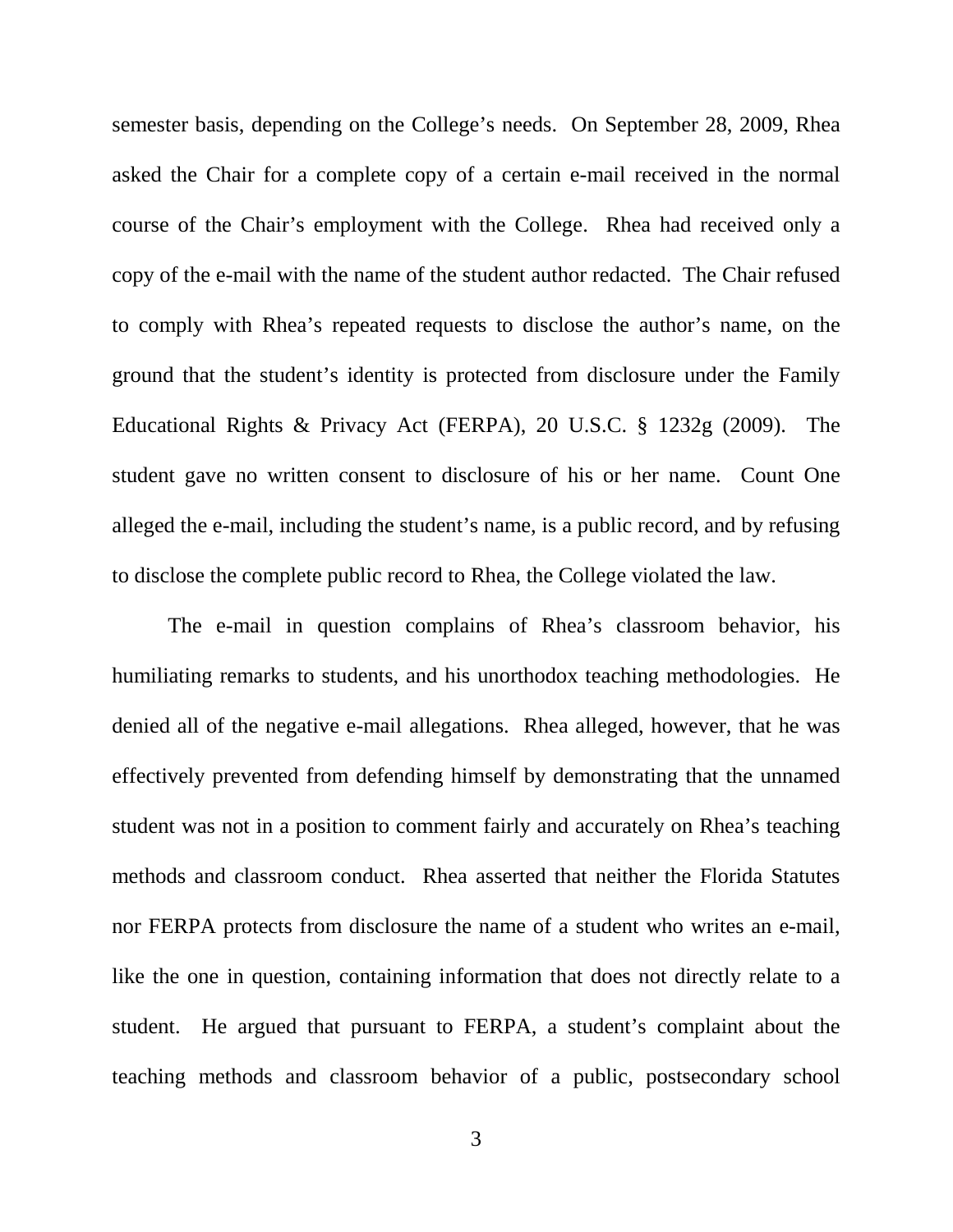employee who is not a student at the school relates only tangentially, not directly, to the student. It is, instead, solely a teacher record and thus is not protected from disclosure under FERPA.

Count One alleged further that as a result of the Chair's unlawful refusal to give Rhea the complete, unredacted e-mail, the College did not rehire Rhea, and he suffered damages. Count One requested a jury trial, damages, and attorney's fees and costs. This count also asserted Rhea's right to a writ of mandamus requiring the College to give him the complete record of all complaints from any student that Rhea's supervisors at the College have received.

Count Two is titled "Petition for Declaratory Judgment Violation of Agency Rules." Rhea alleged that while the College is authorized to make rules that have the force of law, it has a corresponding duty to abide by its own rules. He sought a declaration of his rights under the College's rule 7.36 of the "Student Complaint Procedure: Students and Administration," which sets out procedures for students who wish to register a complaint against any employee of the College. The second count alleged that Rhea had a right under rule 7.36 to discuss any complaint from a student and to seek resolution of the complaint, before Rhea's supervisor heard of or saw the student's concern or complaint. The pleading asserted that the College had violated rule 7.36 and its duty to follow its own rules, as a result of which Rhea was not rehired and suffered personal harm. In addition to the request for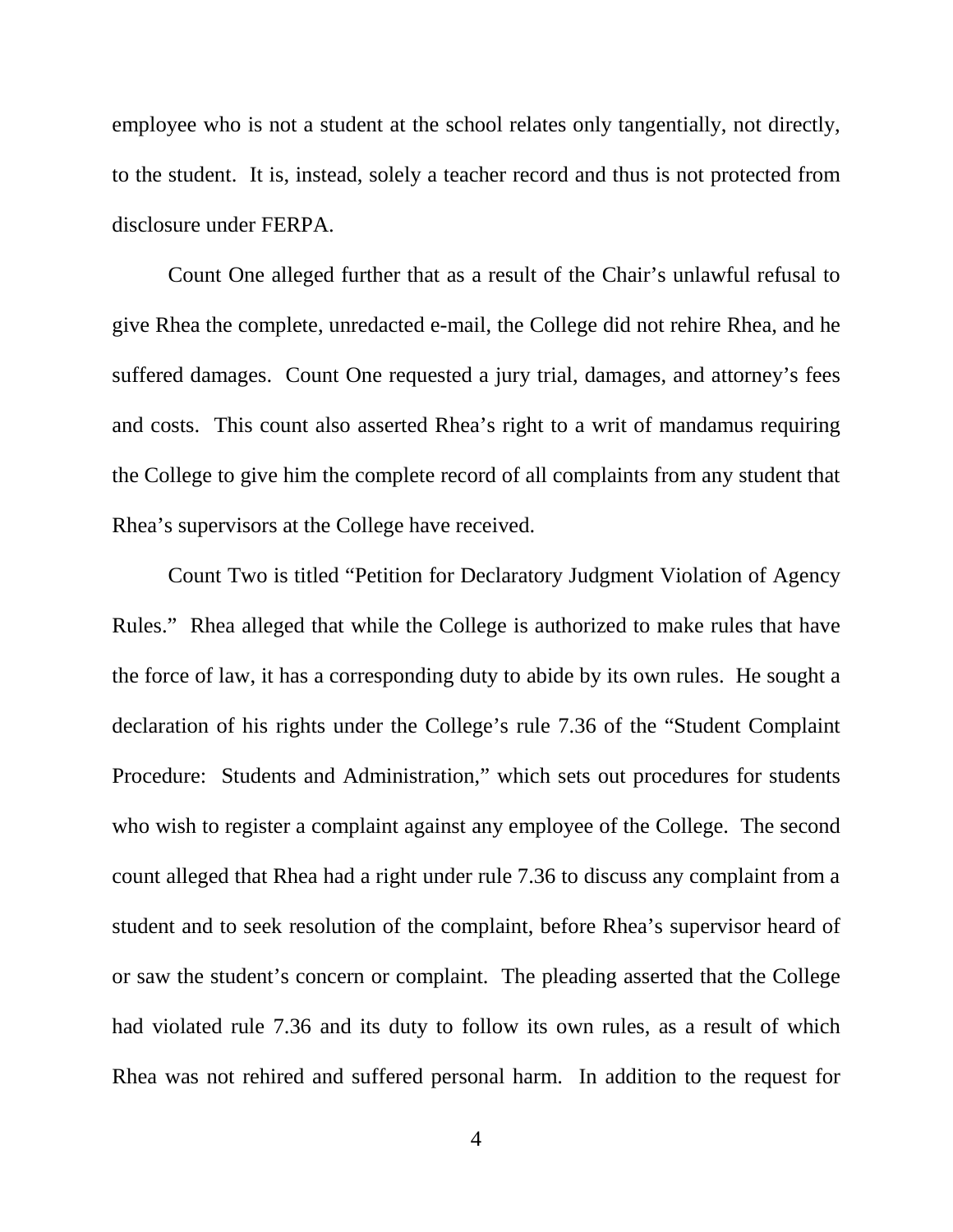declaratory relief, Count Two requested a jury trial, damages, and attorney's fees and costs.

The College moved to dismiss both counts of the second amended complaint with prejudice and moved to strike Rhea's claims for attorney's fees and damages. After a hearing on the College's motions to dismiss and to strike, the trial court concluded, on Count One, that state and federal law do not require the College to provide Rhea with an unredacted copy of the e-mail. According to the court, the College is bound by state and federal law proscribing the College's disclosure of an unredacted copy containing the student author's name. On Count Two, the court found no justiciable issue as to the existence of any right Rhea may have under rule 7.36, nor did the court find a bona-fide, actual, and present need for a declaration. Because the second amended complaint represented Rhea's third attempt to file a legally sufficient claim, and it was deemed inadequate, the trial court ruled it would exercise its discretion to dismiss the latest pleading with prejudice. Boca Burger, Inc. v. Forum, 912 So. 2d 561, 567 (Fla. 2005). In light of the dismissal with prejudice, the court ruled the motions to strike were moot. This appeal followed.

### II. Analysis

The standard of review for an order dismissing a complaint for failure to state a cause of action is de novo. Hernandez v. Tallahassee Med. Ctr., Inc., 896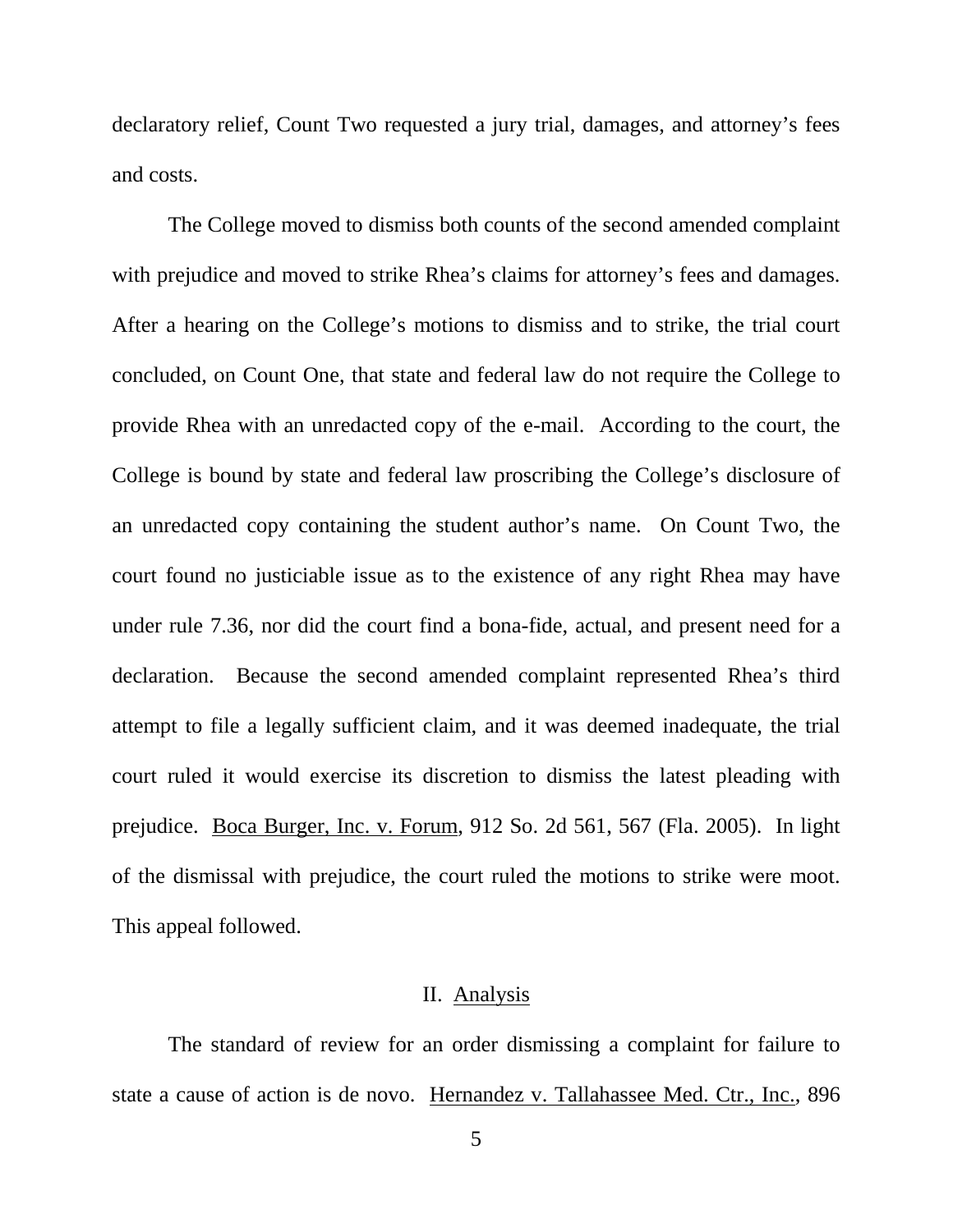So. 2d 839, 841 (Fla. 1st DCA 2005). A motion to dismiss raises a question of law as to whether the facts alleged in the complaint are sufficient to state a cause of action. Meyers v. City of Jacksonville, 754 So. 2d 198, 202 (Fla. 1st DCA 2000). In considering the legal sufficiency of Rhea's second amended complaint, the trial court's view is limited to the four corners of the complaint, in which the factual allegations are to be deemed true. Connolly v. Sebeco, Inc., 89 So. 2d 482, 484 (Fla. 1956). In doing so, the trial court must resolve all reasonable conclusions or inferences in favor of Rhea, as the non-moving party. Weaver v. Leon Cnty. Classroom Teachers Ass'n, 680 So. 2d 478, 481 (Fla. 1st DCA 1996). It is well established that dismissal of a complaint with prejudice is a very severe sanction, to be invoked only when the pleader has failed to state a cause of action and it is conclusively shown the complaint cannot be amended in such a way as to state a cause. Meyers, 754 So. 2d at 202.

## A. Count One: "Petition for Writ of Mandamus Violation of the Public Records Act"

To be entitled to a writ of mandamus, Rhea must establish that "he has a clear legal right to the performance of a clear legal duty by a public officer and that he has no other legal remedies available to him." Hatten v. State, 561 So. 2d 562, 563 (Fla. 1990); see Plymel v. Moore, 770 So. 2d 242, 246 (Fla. 1st DCA 2000). Mandamus has been described as "a remedy to command performance of a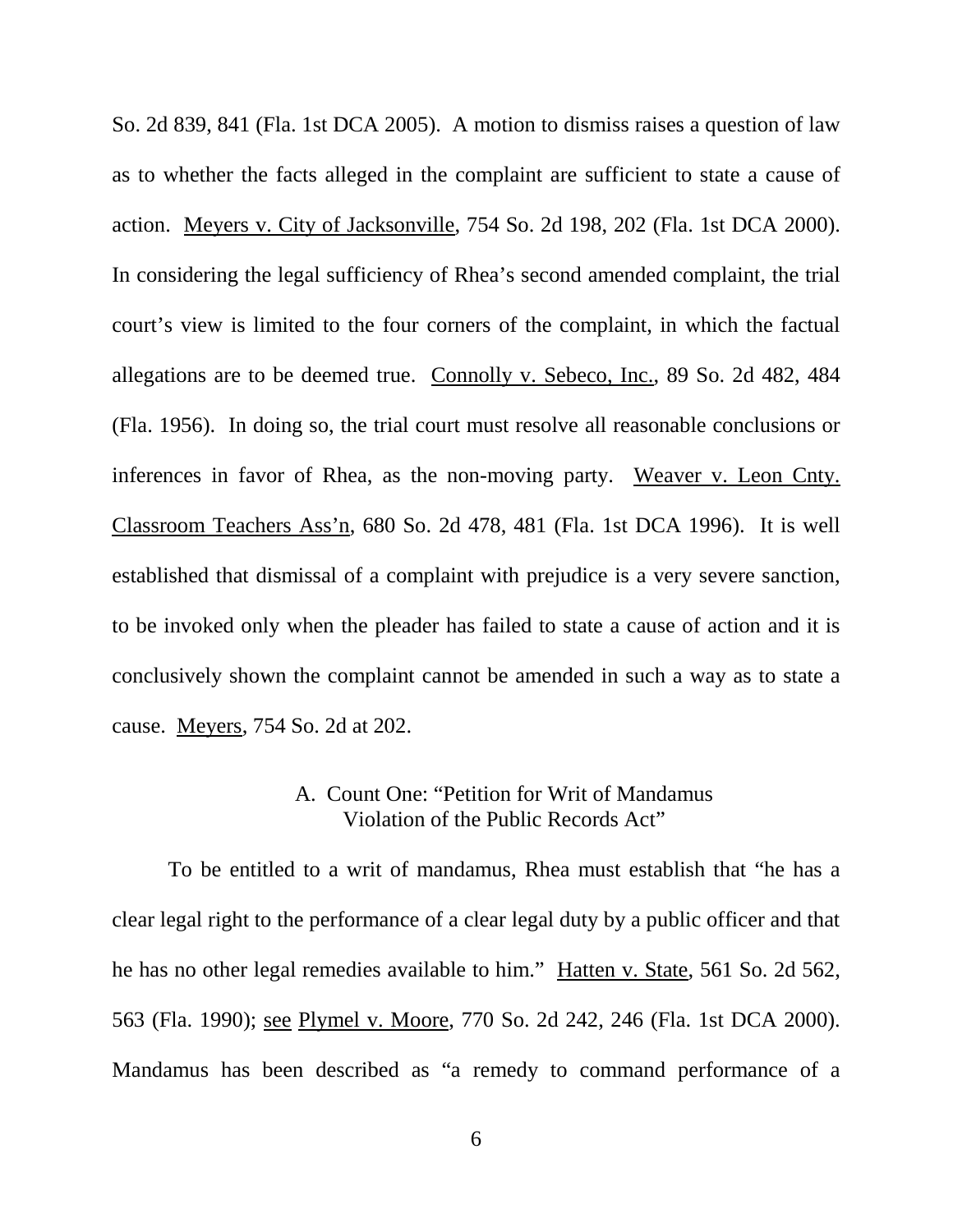ministerial act that the person deprived has a right to demand, or a remedy where public officials or agencies may be coerced to perform ministerial duties that they have a clear legal duty to perform." Town of Manalapan v. Rechler, 674 So. 2d 789, 790 (Fla. 4th DCA 1996). For purposes of mandamus relief, a duty or act is ministerial when no room exists for the exercise of discretion and the law directs the required performance. Shea v. Cochran, 680 So. 2d 628, 629 (Fla. 4th DCA 1996). Applied to the instant case, the law of mandamus required the trial court to determine whether Rhea has a clear legal right to the unredacted copy of the e-mail and whether the College has a legal duty to provide it to him.

The order dismissing Count One of the second amended complaint with prejudice was based solely on the trial court's conclusion that the e-mail is, indeed, an education record protected from disclosure by federal and Florida statutes. Where purely legal issues of whether a document is a public record and subject to disclosure are involved, we have de novo review. State v. City of Clearwater, 863 So. 2d 149, 151 (Fla. 2003); Media Gen. Convergence, Inc. v. Chief Judge of the Thirteenth Judicial Circuit, 840 So. 2d 1008, 1013 (Fla. 2003).

A citizen's access to public records is a fundamental constitutional right in Florida. Article I, section 24(a), of the Florida Constitution (the "Sunshine Amendment"), grants:

[e]very person . . . the right to inspect or copy any public record made or received in connection with the official business of any public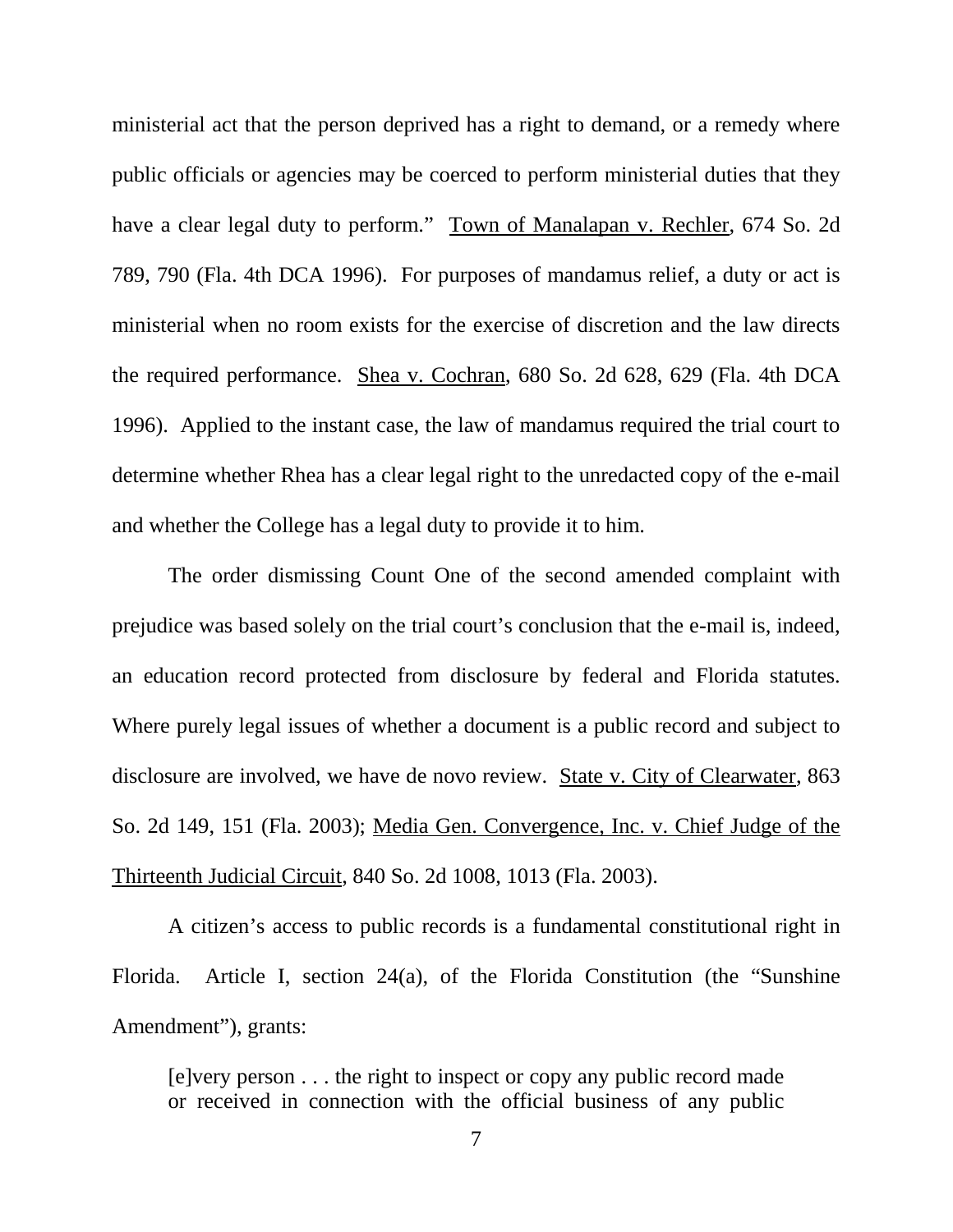body, officer, or employee of the state, or persons acting on their behalf.

This "self-executing" right to open records is enforced through the Public Records Law, chapter [1](#page-7-0)19 of the Florida Statutes. It is the duty of each agency<sup>1</sup> to provide access to such records. § 119.01(1), Fla. Stat. (2009). Consistent with the state's policy of openness and transparency in government, public records are broadly defined as:

all documents, papers, letters, maps, books, tapes, photographs, films, sound recordings, data processing software, or other material, regardless of the physical form, characteristics, or means of transmission, made or received pursuant to law or ordinance or in connection with the transaction of official business by any agency.

§ 119.011(12). The Florida Supreme Court has construed this definition to

encompass all materials made or received by an agency, in connection with official

business, which are used to "perpetuate, communicate or formalize knowledge of

<span id="page-7-0"></span> $\overline{1}$  $<sup>1</sup>$  Appellee, which is part of the state system of community colleges established and</sup> governed by chapter 1001, Part III, Florida Statutes (2009), is a state agency. § 119.011(2), Fla. Stat. (2009) (defining agency as "any state, county, district, authority, or municipal officer, department, division, board, bureau, commission, or other separate unit of government created or established by law . . . and any other public or private agency, person, partnership, corporation, or business entity acting on behalf of any public agency"); see also Wood v. Marston, 442 So. 2d 934, 938 (Fla. 1983); Silver Express Co. v. Dist. Bd. of Lower Tribunal Trs. of Miami-Dade Cmty. Coll., 691 So. 2d 1099 (Fla. 3d DCA 1997) (concluding that committee appointed by community college's purchasing director to consider proposals to provide flight training services was subject to Florida Sunshine Law); Palm Beach Cmty. Coll. Found., Inc. v. WFTV, Inc., 611 So. 2d 588, 589 (Fla. 4th DCA 1993) (stating that the appellant, as a direct financial support organization of a state community college, was an agency under "public records" law).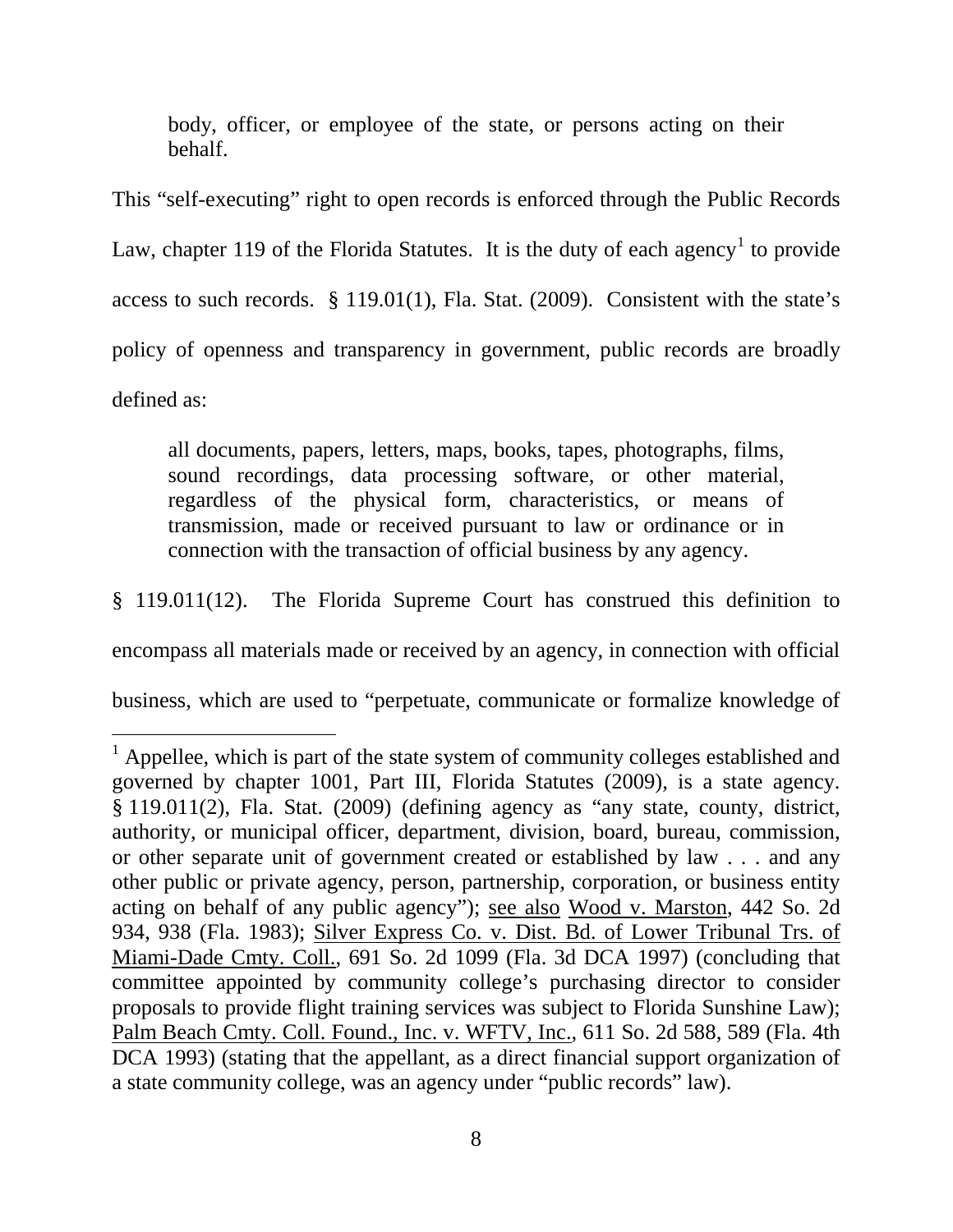some type." Shevin v. Byron, Harless, Schaffer, Reid & Assocs., 379 So. 2d 633, 640 (Fla. 1980). The physical format of the record is irrelevant; electronic communications, such as e-mail, are covered just like communications on paper. See § 119.01(2)(a), Fla. Stat. (2009) ("[a]utomation of public records must not erode the right of access to those records"); Nat'l Collegiate Athletic Ass'n v. Associated Press, 18 So. 3d 1201, 1207 (Fla. 1st DCA 2009) (observing that "public records law is not limited to paper documents but that it applies, as well, to documents that exist only in digital form"). Because the e-mail at issue is a communication that was sent to, and received by, the College in connection with the transaction of its official business, it is a public record subject to disclosure in the absence of a statutory exemption.

The Florida Legislature may provide by general law for the exemption from disclosure of certain public records, provided that such law "state[s] with specificity the public necessity justifying the exemption" and is "no broader than necessary to accomplish the stated purpose of the law." Art. I, § 24(c), Fla. Const. Given the public policy favoring disclosure of public records, the Public Records Law "is to be construed liberally in favor of openness, and all exemptions from disclosure are to be construed narrowly and limited to their designated purpose." Lightbourne v. McCollum, 969 So. 2d 326, 332-33 (Fla. 2007) (quoting City of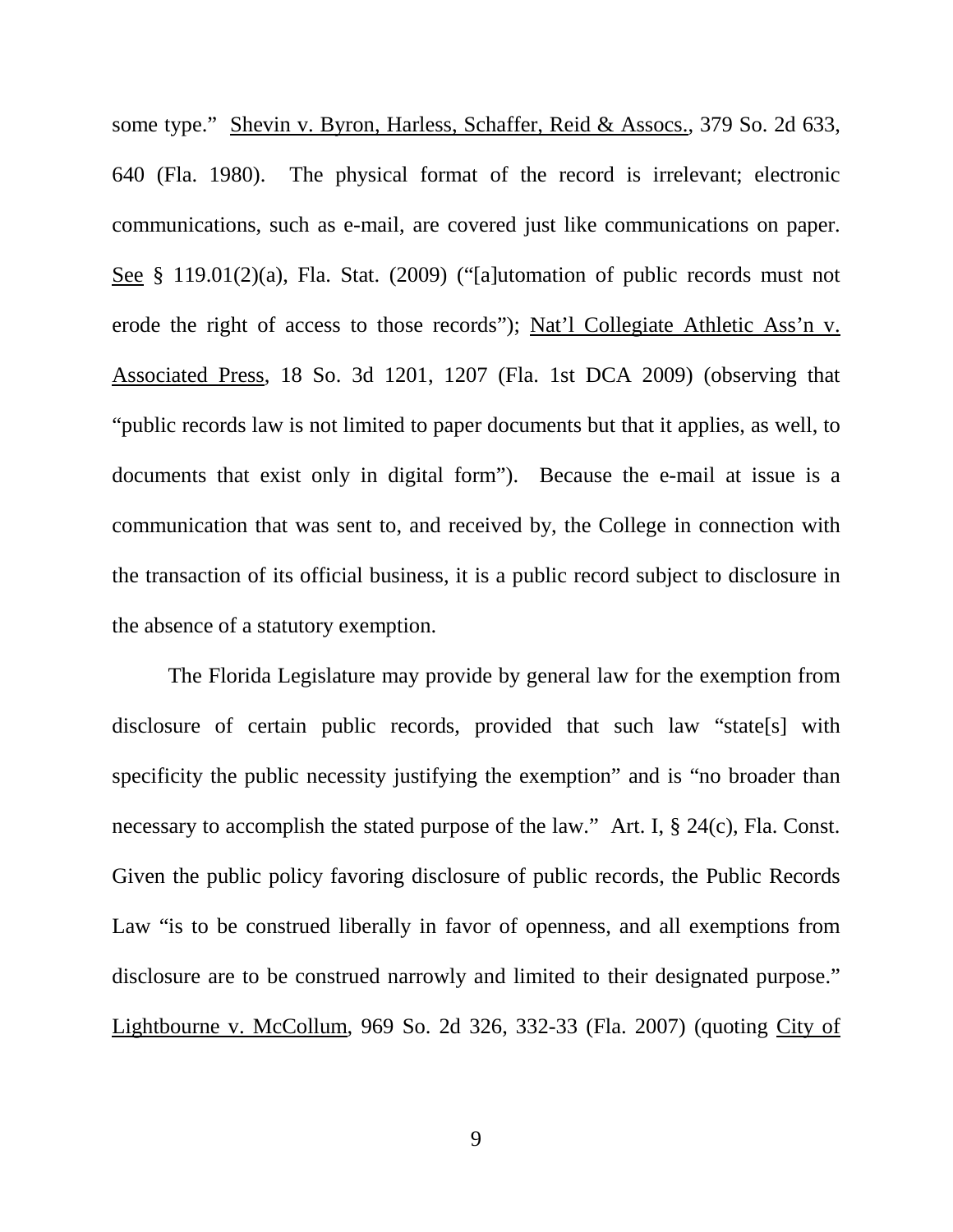Riviera Beach v. Barfield, 642 So. 2d 1135, 1136 (Fla. 4th DCA 1994)); see Times Publ'g Co. v. City of Clearwater, 830 So. 2d 844, 847 (Fla. 2d DCA 2002).

The College argued in the trial court, and the judge agreed, that the unredacted e-mail is protected from disclosure because it qualifies as an "education record" under sections 1006.52(1) and 1002.225(1), Florida Statutes (2009), and FERPA, 20 U.S.C. § 1232g(a)(4)(A). A student's "education records" are confidential and exempt from the disclosure provisions in Florida's Public Records Law and the Sunshine Amendment. § 1006.52(1), Fla. Stat. (2009). "A public postsecondary educational institution may not release a student's education records without the written consent of the student to any individual . . . , except in accordance with and as permitted by the FERPA." § 1006.52(2), Fla. Stat. (2009). The Legislature has adopted FERPA's definition of "education records" in determining whether records are confidential and exempt. § 1002.225(1), Fla. Stat. (2009). Thus, it was incumbent upon the trial court to look to the federal statute to determine whether the student e-mail at issue meets the definition of an "education record."

FERPA protects "education records" (and personally identifiable information contained therein) from improper disclosure.<sup>[2](#page-9-0)</sup> Such records generally

 $\overline{a}$ 

<span id="page-9-0"></span> $2$  FERPA, commonly known as the "Buckley Amendment," does not prohibit disclosure of education records. Rather, it provides for the withholding of federal funds from educational institutions that have a policy or practice of permitting the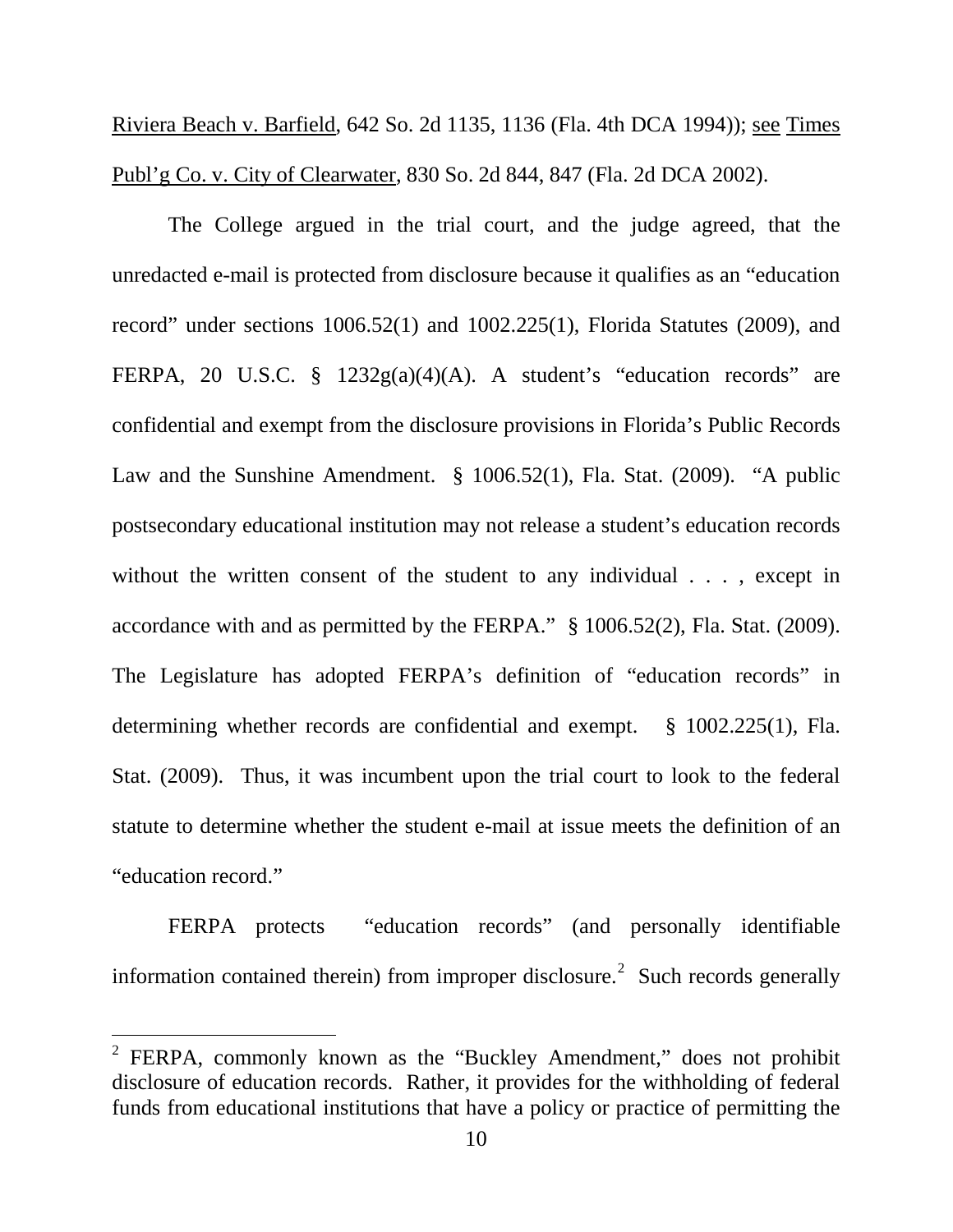include "those records, files, documents, and other materials which . . . (i) contain information *directly related to a student* and (ii) are maintained by an educational agency or institution or by a person acting for such agency or institution." 20 U.S.C. §  $1232g(a)(4)(A)(i)-(ii)$  (emphasis added). "Education records" do not include,

in the case of persons who are employed by an educational agency or institution but who are not in attendance at such agency or institution, records made and maintained in the normal course of business which relate exclusively to such person in that person's capacity as an employee and are not available for use for any other purpose.

20 U.S.C. § 1232g(a)(4)(B)(iii).

ī

Defending against Count One, the College argued that the unredacted email, which the College received and maintained, contains information directly relating to the student as well as student identifying information; therefore, as a protected "education record," it cannot be released to Rhea in its complete form under section  $1232g(a)(4)(A)(i)$ -(ii) and the related Florida statutes without subjecting the College to sanctions. The College acknowledged that once it redacted the student identification information, the e-mail lost its purported status as an "education record" under FERPA and, accordingly, was properly disclosed to

release of such records. 20 U.S.C.  $\S$  1232g(b)(1). It is not intended to establish a school-student privilege similar to a doctor-patient or attorney-client privilege. Rios v. Read, 73 F.R.D. 589, 598 (D.C.N.Y. 1977).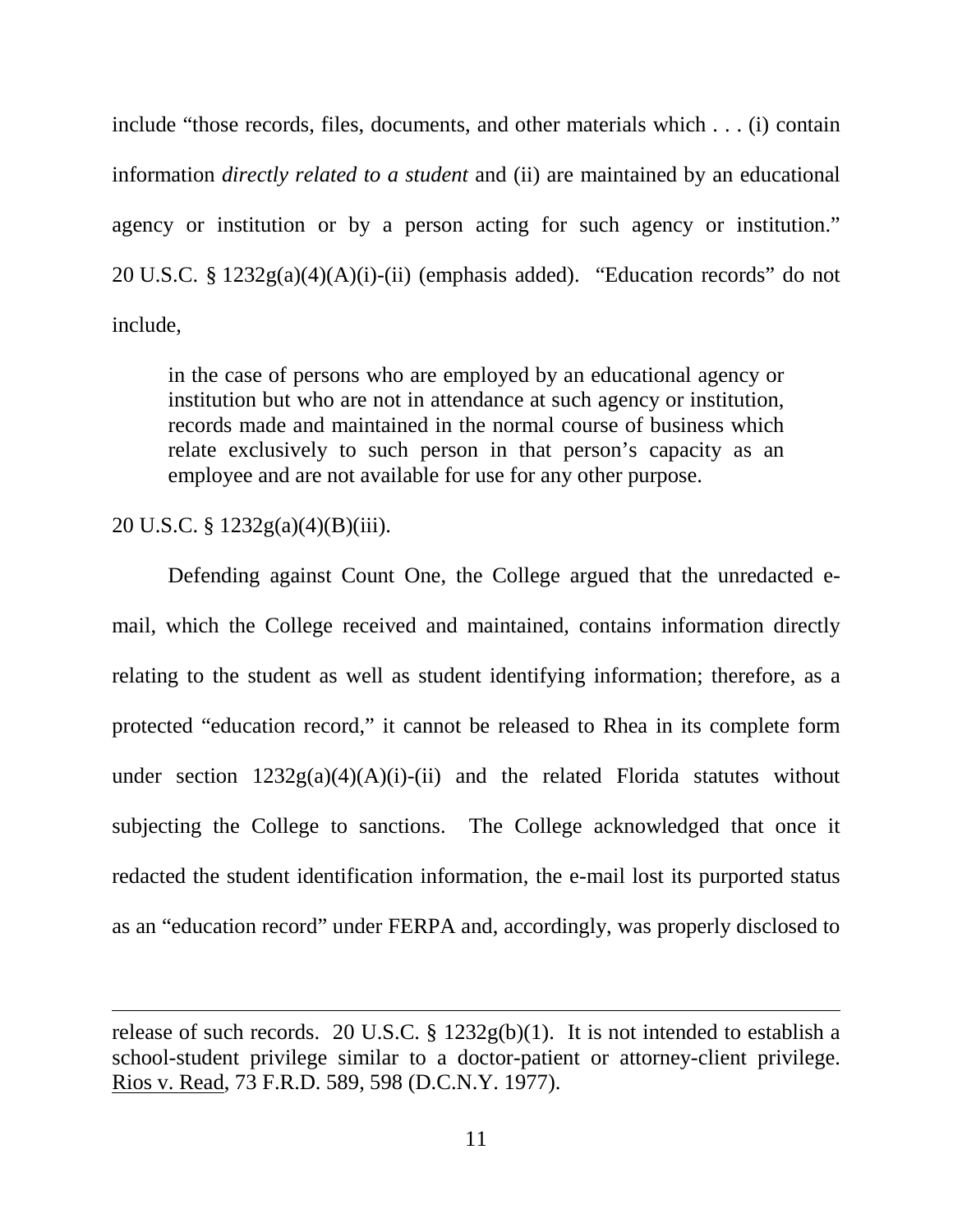Rhea. $3$  Contrary to Rhea's position, the College denied that the e-mail is excluded from "education records" under section  $1232g(a)(4)(B)(iii)$ .

Courts analyzing the protection afforded to "education records" by FERPA distinguish between records that contain information "directly related to a student" and those that are only peripherally or tangentially related to a student. The former are "education records" by definition; the latter are not. The seminal case of Ellis v. Cleveland Municipal School Distrist, 309 F. Supp. 2d 1019, 1022 (N.D. Ohio 2004), illustrates this distinction.

The issue in Ellis was whether FERPA covered incident reports related to altercations between substitute teachers and students; student and employee witness statements related to these incidents; and information related to subsequent discipline, if any, imposed on the teachers. Id. at 1021. The court held that the requested materials did not implicate FERPA because they did not contain information "directly related to a student." Id. at 1022-23. The court explained:

<span id="page-11-0"></span> $\overline{a}$ <sup>3</sup> The College relies on our decision in National Collegiate Athletic Association, 18 So. 3d at 1211, for the general proposition that FERPA does not prohibit disclosure of records that do not reveal personally identifiable information. Significantly, in NCAA, we expressly declined to reach the issue now before us in this case, stating:

We emphasize that our decision is limited to the disclosure of the redacted versions of the transcript and response. Like the trial court, we have reviewed only the redacted versions of these documents. We are therefore not in a position to decide whether the plaintiffs or other members of the public are entitled to examine the unredacted versions.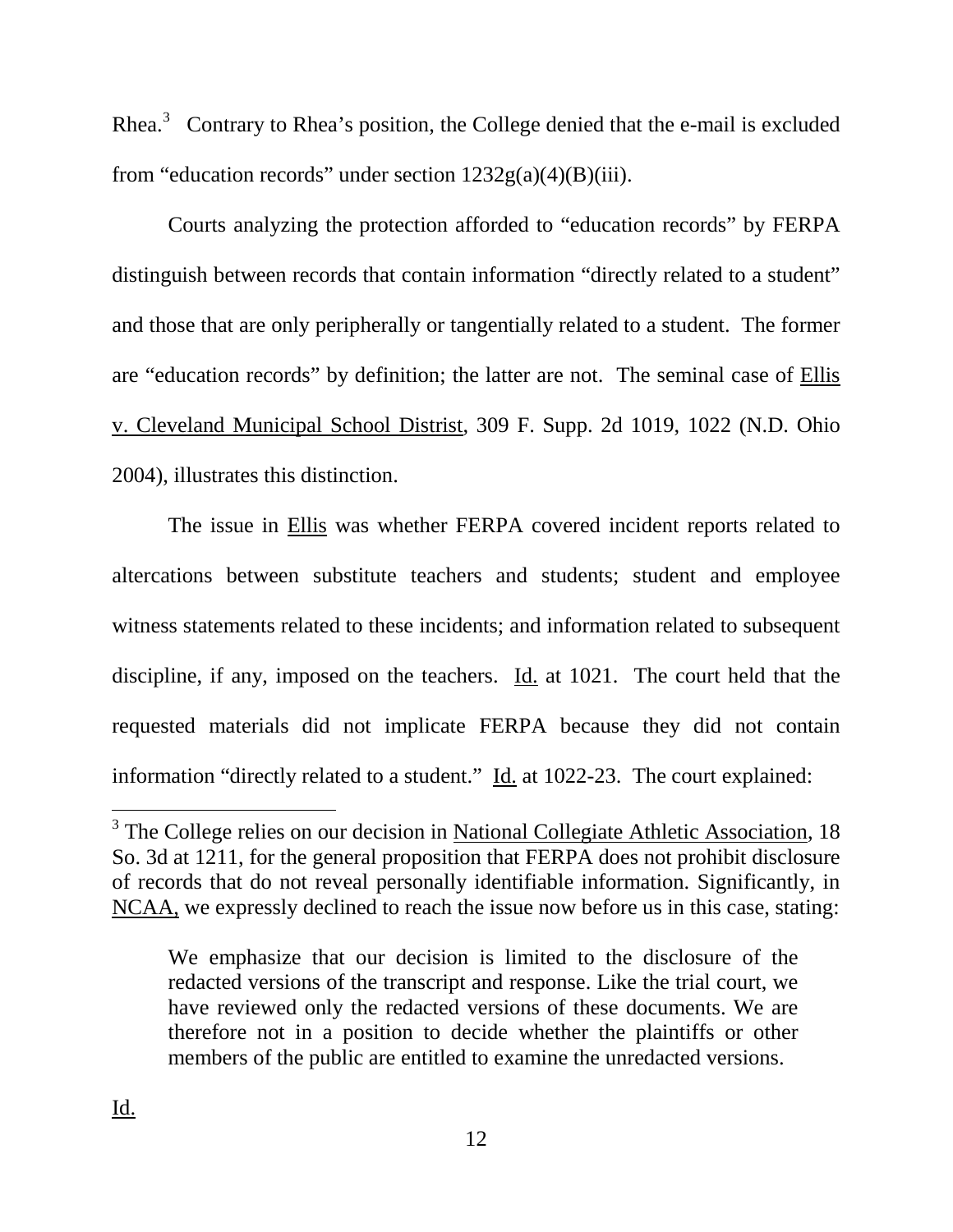While it is clear that Congress made no content-based judgments with regard to its education records definition, it is equally clear that Congress did not intend FERPA to cover records directly related to teachers and only tangentially related to students. . . .

In her document requests, plaintiff seeks records involving allegations of physical altercations engaged in by substitute teachers as well as student and employee witness statements related to those altercations. . . . Such records do not implicate FERPA because they do not contain information "directly related to a student." *While these records clearly involve students as alleged victims and witnesses, the records themselves are directly related to the activities and behaviors of the teachers themselves and are therefore not governed by FERPA*.

Id. (internal citations and quotation marks omitted) (emphasis added). Simply stated, "FERPA applies to the disclosure of student records, not teacher records." Id. at 1022. The Ellis court contrasted a disciplinary record concerning a student's misconduct and distinguished United States v. Miami University, 294 F.3d 797, 803, 812 (6th Cir. 2002), which affirmed an injunction prohibiting the release of student disciplinary records in the custody of the University Disciplinary Board. These records were education records directly related to a student, were maintained by the University, and thus were protected by FERPA.

The district court in Wallace v. Cranbrook Educational Community, No. 05- 73446, 2006 WL 2796135, at \*1 (E.D. Mich. Sept. 27, 2006), drew a similar distinction in its review of a magistrate judge's order compelling discovery. Cranbrook, relying primarily on students' anonymous statements alleging inappropriate employee behavior, terminated Wallace's employment as a school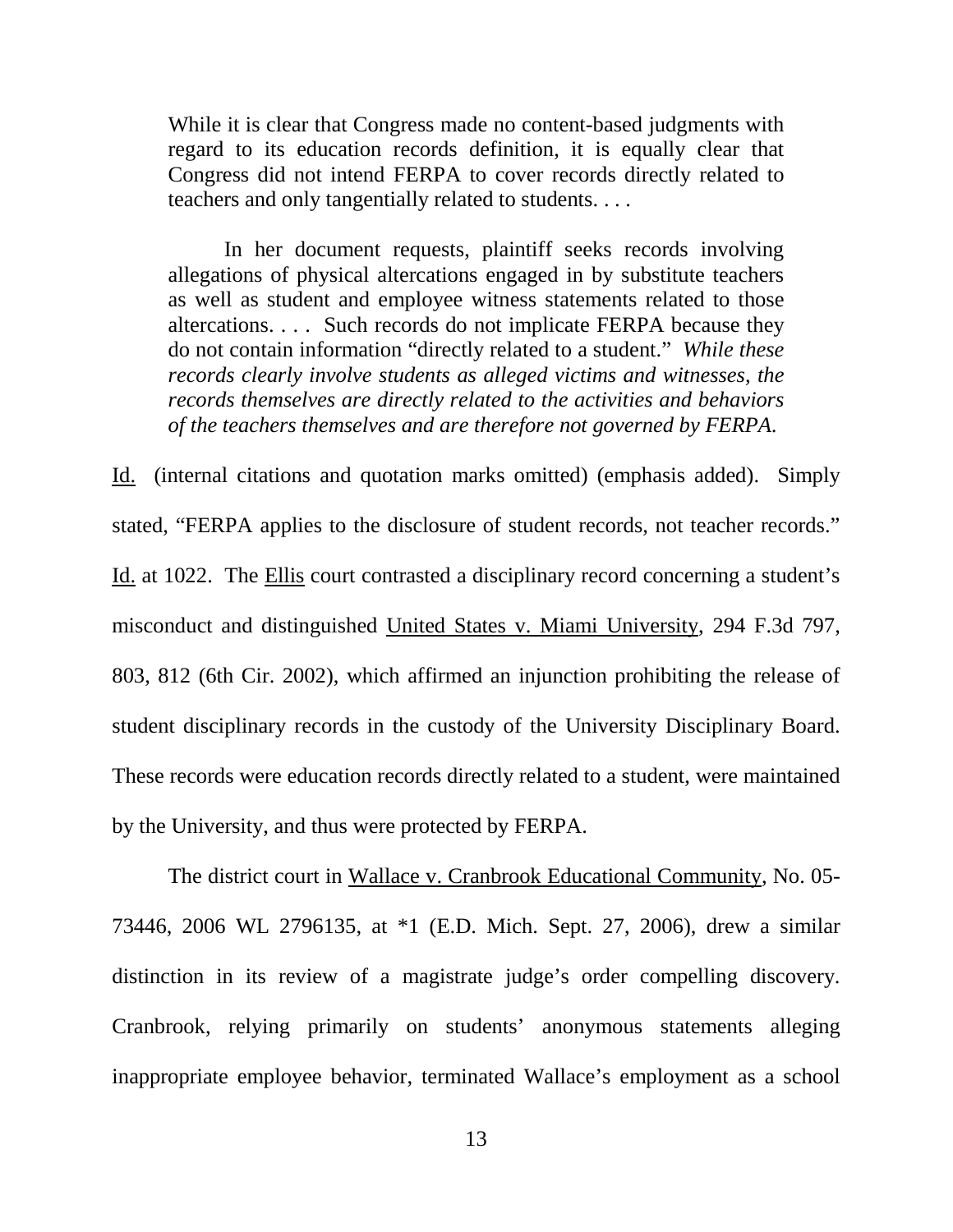maintenance person and equipment mover. Id. After Wallace filed a complaint alleging improper termination, Cranbrook provided him with copies of the students' statements, with their names and addresses redacted. Id. Wallace moved to compel disclosure of the students' identities. Id. Cranbrook objected to the disclosure order, citing FERPA and other confidentiality and privacy concerns. Id. Citing to Ellis, the court concluded that the student statements did not "directly relate to students" and were therefore not "education records" under FERPA. Id. at \*4. The court also noted that the statements were not "education records" for the additional reason that they related to Wallace in his capacity as an employee and thus qualified as an exception pursuant to 20 U.S.C.  $\S 1232g(a)(4)(B)(iii)$ . Because the records were not "education records," the court concluded there was "no reason to redact the statements as they are not protected from disclosure by FERPA." Id. at  $*6$ . Accordingly, the district court affirmed the disclosure order. Id. at \*5-6, \*8.

 From Ellis and its progeny, we conclude that the e-mail before us is not an "education record" because it does not contain information directly related to a student. The e-mail focuses primarily on instructor Rhea's alleged teaching methods and inappropriate conduct and statements in the classroom, and only incidentally relates to the student author or to any other students in the classroom. The fundamental character of the e-mail relates directly to the instructor; the fact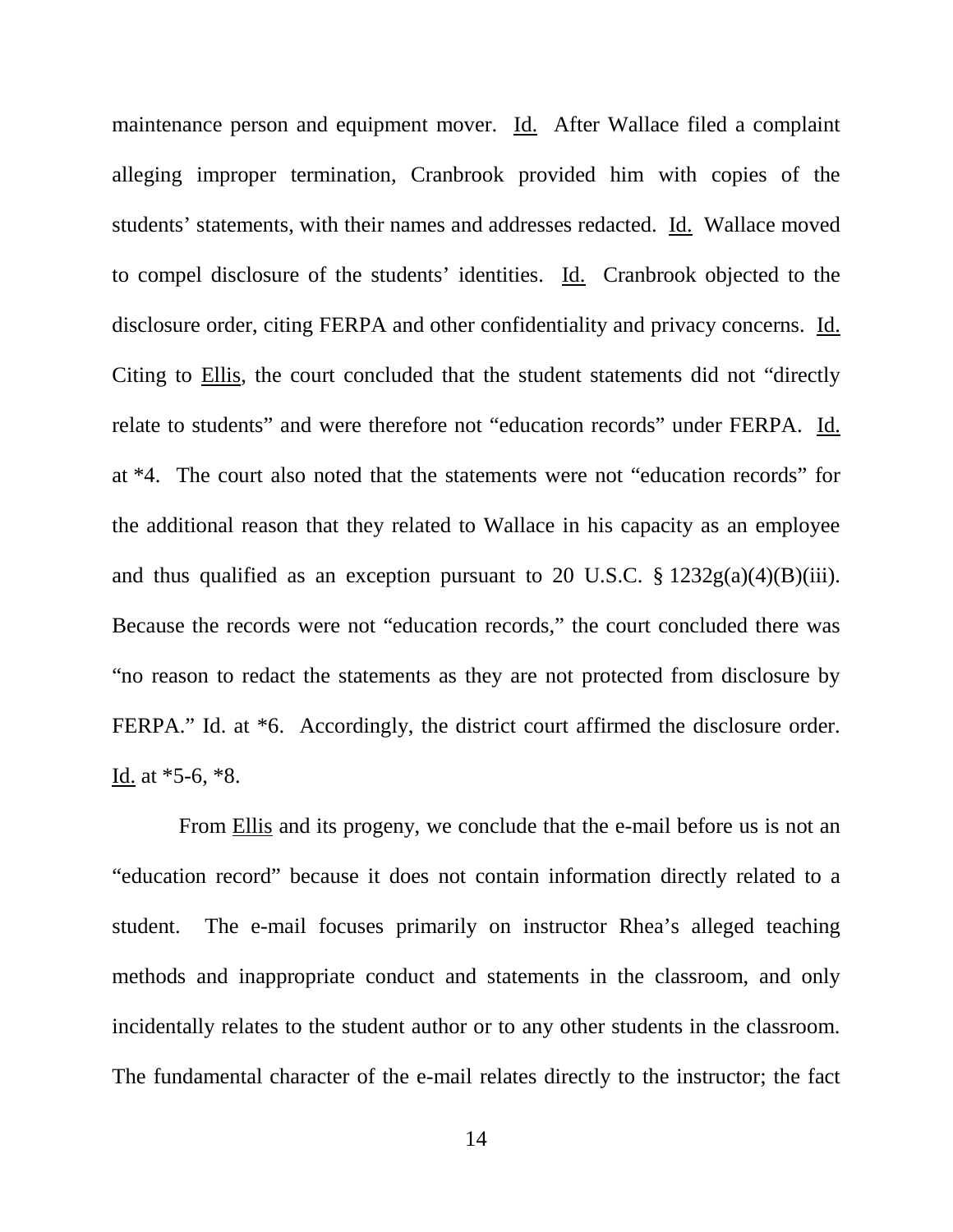that it was authored by a student does not convert it into an "education record." FERPA was not intended to protect from disclosure such records primarily questioning an instructor's teaching methods or criticizing the teacher's classroom demeanor and comments.<sup>[4](#page-14-0)</sup>

Because the College has failed to meet its burden of demonstrating the existence of a valid statutory exemption, the e-mail is a public record subject to disclosure in its unredacted form. Backed by well-established federal precedent, to which the Florida Legislature has deferred, Rhea demonstrated he has a clear legal right to the performance of a clear legal duty by the College to disclose the e-mail unredacted. Accordingly, we reverse the order as to Count One and remand for

 $\frac{1}{\sqrt{2}}$ 

<span id="page-14-0"></span><sup>&</sup>lt;sup>4</sup> See Briggs v. Bd. of Trs. Columbus State Cmty. Coll., No. 2:08-CV-644, 2009 WL 2047899, at  $*5$  (S.D. Ohio July 8, 2009) (concluding that student complaints about a professor did not directly relate to students and thus were not "education records"); Ellis, 309 F. Supp. 2d at 1023 n.2 (contrasting an educator's disciplinary records or documents alleging faculty misconduct, which generally are not protected under FERPA, with protected student disciplinary records); Baker v. Mitchell-Waters, 826 N.E.2d 894, 899 (Ohio Ct. App. 2005) (holding FERPA does not protect from discovery student complaints alleging abuse by teachers because the documents "directly relate to the activities and behaviors of the teachers" and "do not contain information directly relating to students"); Hampton Bays Union Free Sch. Dist. v. Pub. Emp't Relations Bd., 878 N.Y.S.2d 485, 488-89 (N.Y. App. Div. 2009) (affirming a ruling that documentation relating to a probationary teacher's early termination based on misconduct was subject to disclosure and was not an education record protected from release under FERPA).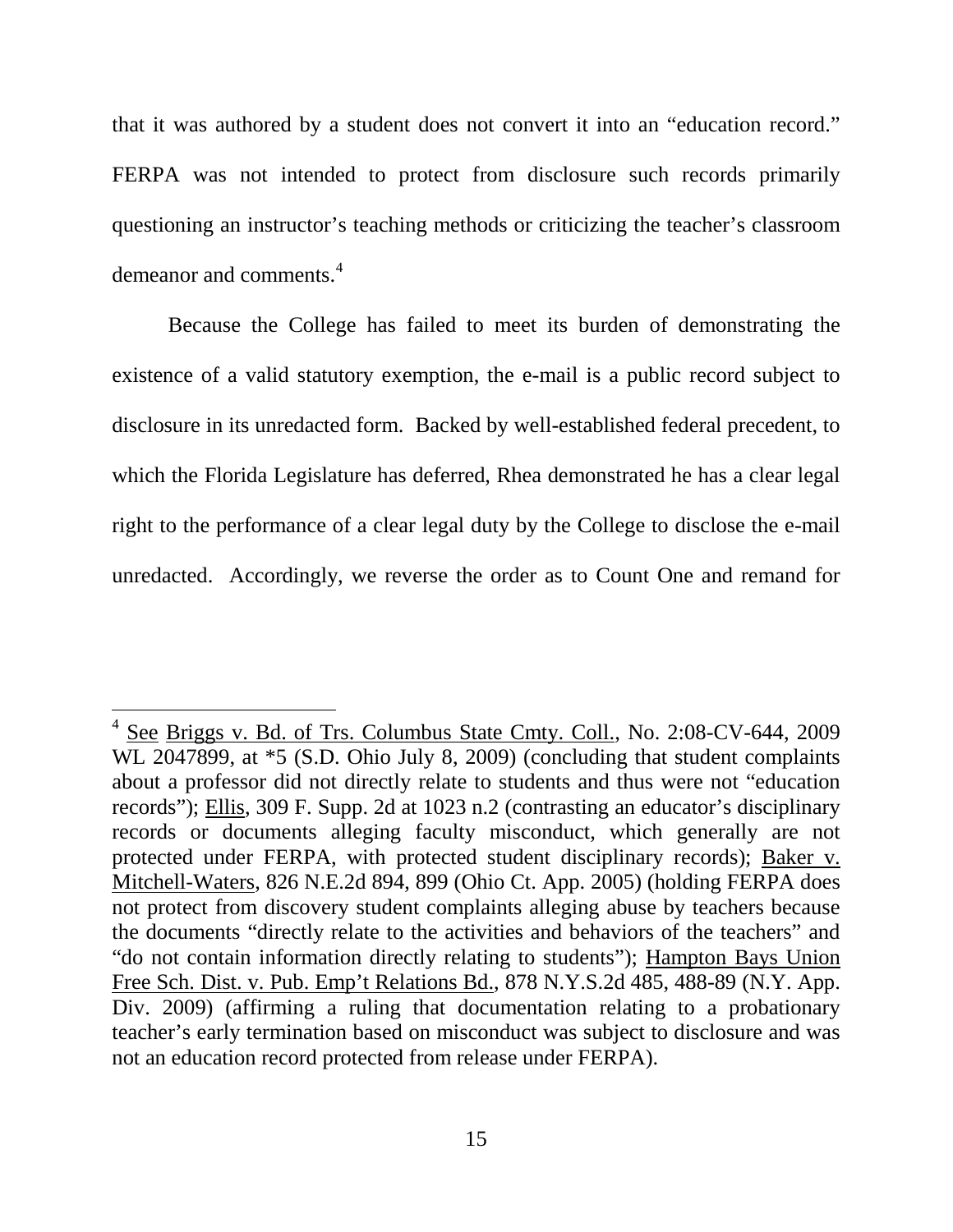further proceedings in accordance with the interpretation of FERPA set forth in Ellis and other comparable decisions.<sup>[5](#page-15-0)</sup>

# B. Count Two: "Petition for Declaratory Relief Violation of Agency Rules"

Rhea's second count sought declaratory relief. Circuit courts have jurisdiction "to declare rights, status, and other equitable or legal relations whether or not further relief is or could be claimed." § 86.011, Fla. Stat. (2009). As the party seeking a declaration of rights, Rhea has the burden to demonstrate entitlement. Groover v. Adiv Holding Co., 202 So. 2d 103, 104 (Fla. 3d DCA 1967).

To be entitled to a declaratory judgment, Rhea must demonstrate that (1) a good-faith dispute exists between the parties; (2) he presently has a justiciable question concerning the existence or non-existence of a right or status, or some fact on which such right or status may depend; (3) he is in doubt regarding his right or status under the College's rule 7.36; and (4) a bona-fide, actual, present, and practical need for the declaration exists. May v. Holley, 59 So. 2d 636, 639 (Fla. 1952); State Farm Mut. Auto. Ins. Co. v. Wallace, 209 So. 2d 719, 721 (Fla. 2d

<span id="page-15-0"></span> $\frac{1}{5}$  Because the trial court's dismissal order addressed only Rhea's request for disclosure of "the e-mail in question" and the court did not rule on the broader request for disclosure of any other student complaints made about Rhea, we confine our discussion to the redacted student e-mail addressed in the trial court. Miller v. Miller, 709 So. 2d 644, 645 (Fla. 2d DCA 1998).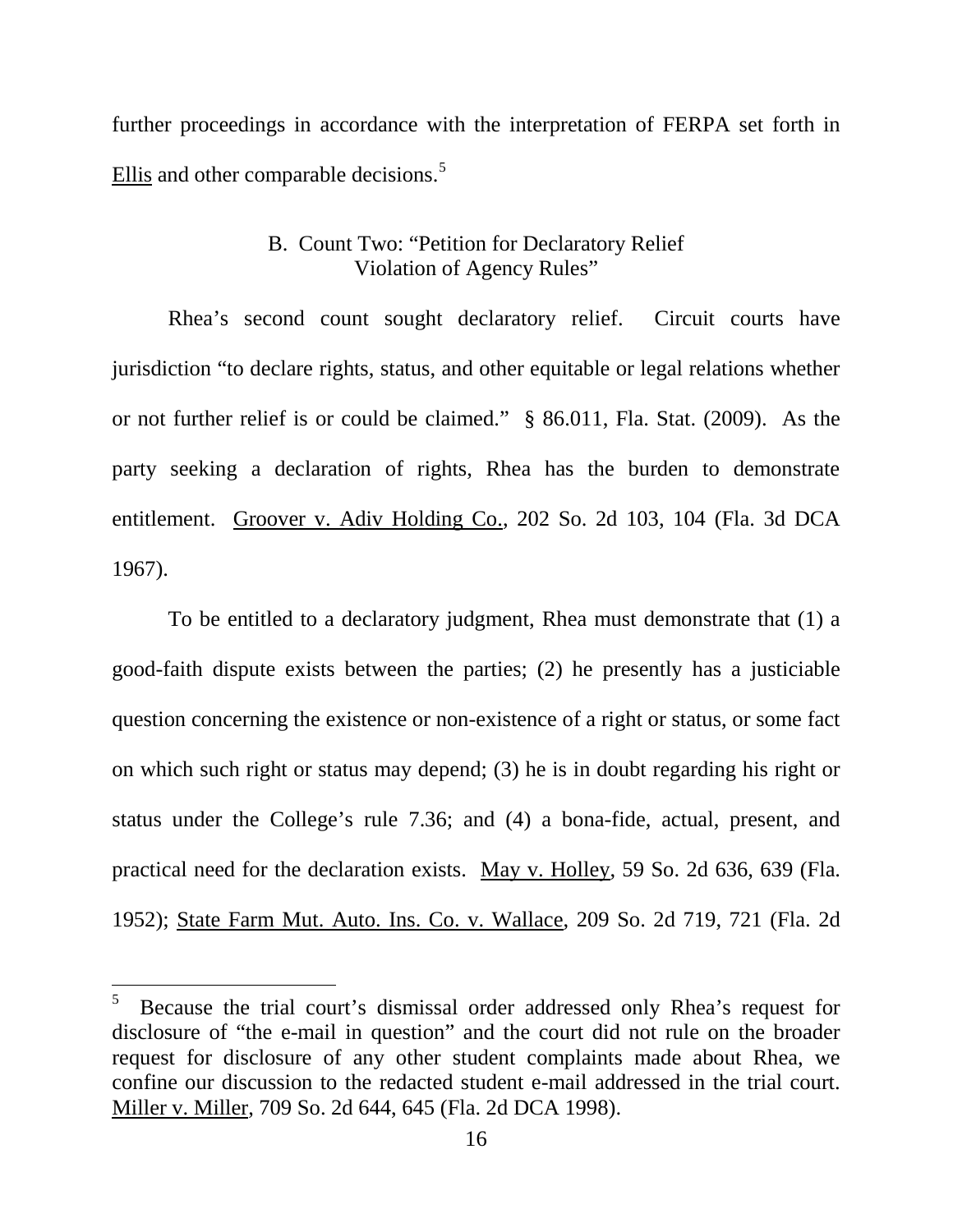DCA 1968). The sufficiency of Rhea's allegations depends not on whether the pleading demonstrates he will succeed in getting a declaration of rights under his assertions, but on whether the law even entitles him to a declaration of rights. Rosenhouse v. 1950 Spring Term Grand Jury, 56 So. 2d 445, 448 (Fla. 1952).

Rhea sought a declaration of his rights under the College's rule 7.36. For students who want to register a complaint against any employee of the College, the rule's procedures require the student, first, to "[s]tate the complaint to the College employee involved and attempt to resolve the problem." Only if the problem remains unresolved is the student to proceed to the next step, contacting the College employee's immediate supervisor or a counselor for assistance. The rule also dictates the procedure the administration is required to take upon receipt of a complaint or concern.

Defending against Count Two, the College argued that the student's e-mail did not rise to the level of a complaint and never triggered the mandatory procedures in rule 7.36. Specifically, the College characterized the e-mail as an informal student comment or concern, rather than a filed, formal complaint.

We need not determine what right Rhea may have had to a declaration under rule 7.36 when he discovered the student author of the e-mail had proceeded directly to the administration without attempting first to resolve the issues with Rhea. A petition for declaratory relief must show "some useful purpose will be